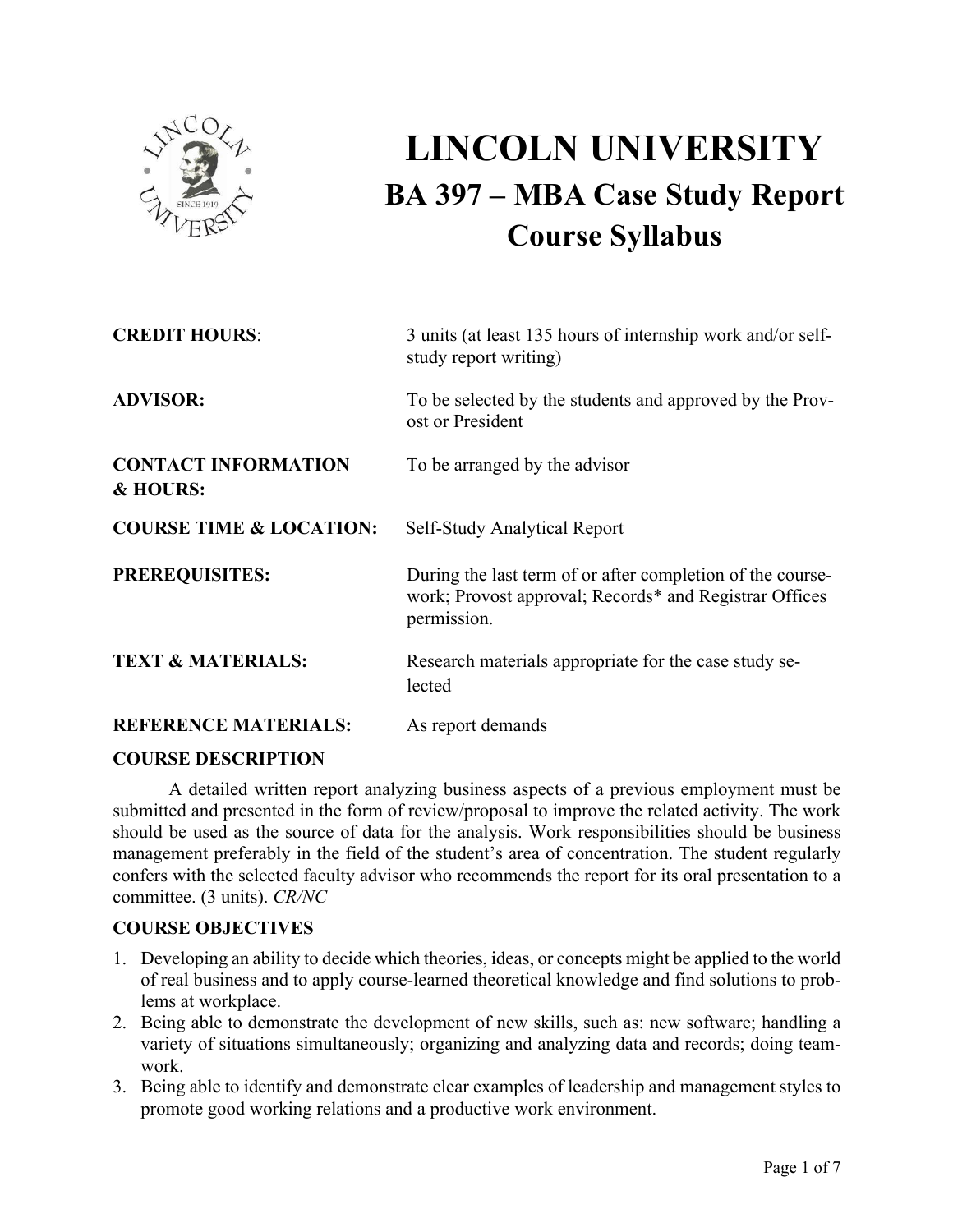- 4. Developing skills for communication to clients, supervisors, and peers.
- 5. Being able to make practical suggestions on how to improve operations, management, or leadership styles in order to increase efficiency at the place of internship.

The student chooses an advisor who has work experience in the field of employment or teaches related courses. The selected advisor will supervise writing of the report submitted at the completion of the preparation period. The grade for this course is given on the basis of student's analytical results and presentation in front of a graduate committee.

The attached **recommendations for writing the case study report** will be used by the faculty committee to assess student's business analysis and issue a grade for the course.

# **COURSE PROCEDURES AND REQUIREMENTS**

- 1. During the initial registration, students taking this course should submit the following documents to the Registrar Office:
	- A. **Proposal Approval Form** (attached) filled in and signed by the student and by the proposed Lincoln University (LU) faculty advisor, then approved by the Provost or the President;
	- B. CV confirming the previous employment, job description explaining the work duties, and information about from the host organization with the name, title, and contact information, of a person who can be students reference in the company;
- 2. During the preparation term, students should submit the **Progress Form** (attached) to the Registrar Office as necessary and at the appropriate times (described in the form), filled in and signed by the LU faculty advisor.
- 3. If the student fails to proceed with the required progress a grade **Y** (no basis for grade) or **NC**  (no credit) will be given for the course. In such cases, students wishing to continue the course in the subsequent academic term will have to re-register it with 3 units.
- 4. If students change the case company or faculty advisor, they must re-register the course.

# **Course Learning Outcomes for BA 397 are the same as the MBA Program Learning Outcomes (PLO) due the course is the assessment one.**

# **BA 397 CLO / MBA PLO**

*Students graduating our MBA program will be able to:* **1** Develop and exhibit applied and theoretical knowledge in the field of management and business administration 2 Use theoretical knowledge and advanced problem-solving skills to formulate solutions and identify risks in the following fields: international business, finance management, general business, human resources management, management information systems, marketing management **3** Communicate within a highly specialist environment that allows the presentation of critiques of complex strategic matters **4** Demonstrate autonomy, creativity, and responsibility for managing professional practices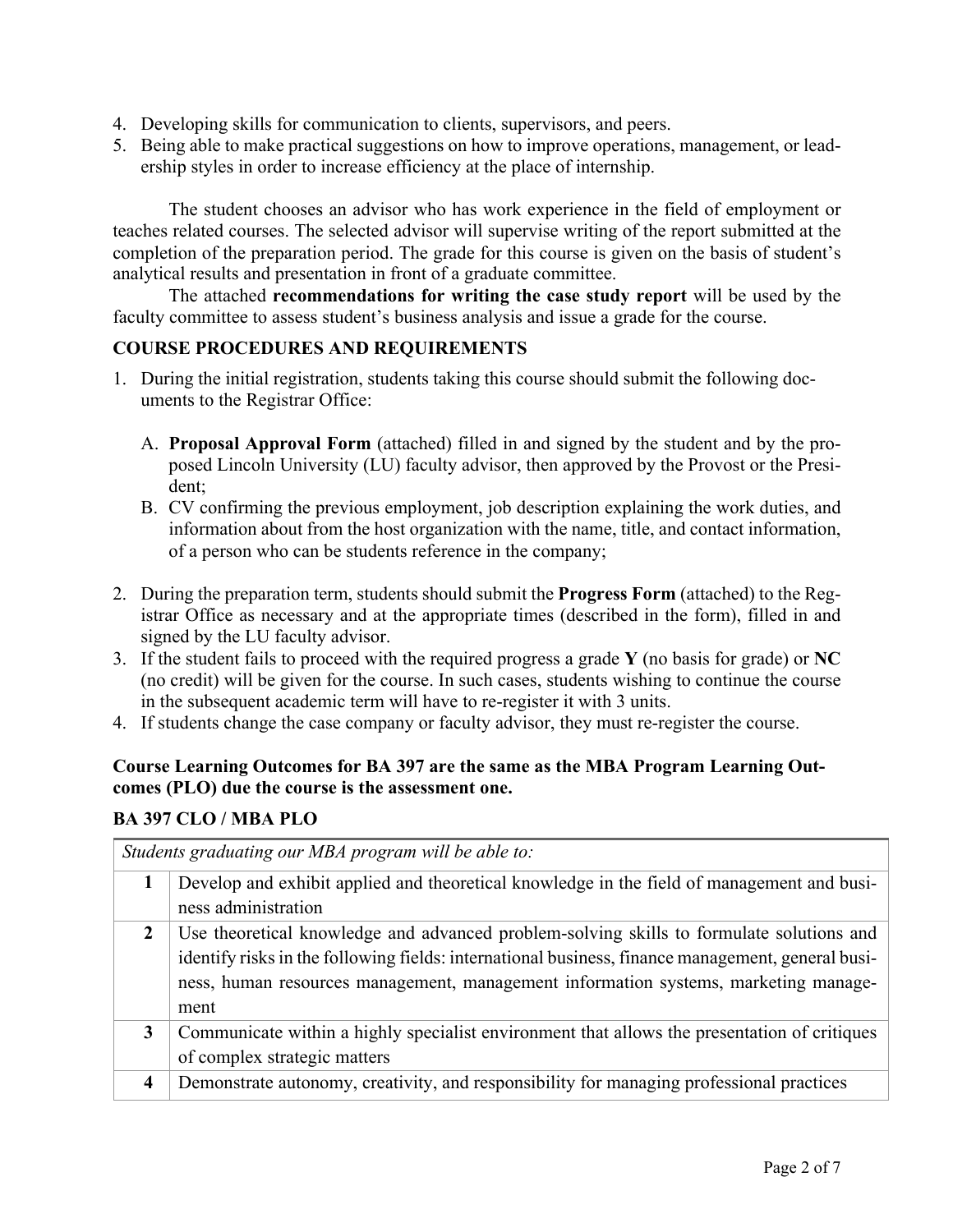| 5 Demonstrate leadership and set strategic objectives for team performance                        |
|---------------------------------------------------------------------------------------------------|
| 6   Identify ethical issues/problems in business organizations and reach decisions within ethical |
| ' framework                                                                                       |

**Assessment 1:** Internship report evaluated by the advisor

**Assessment 2:** Internship report and presentation evaluated by the committee.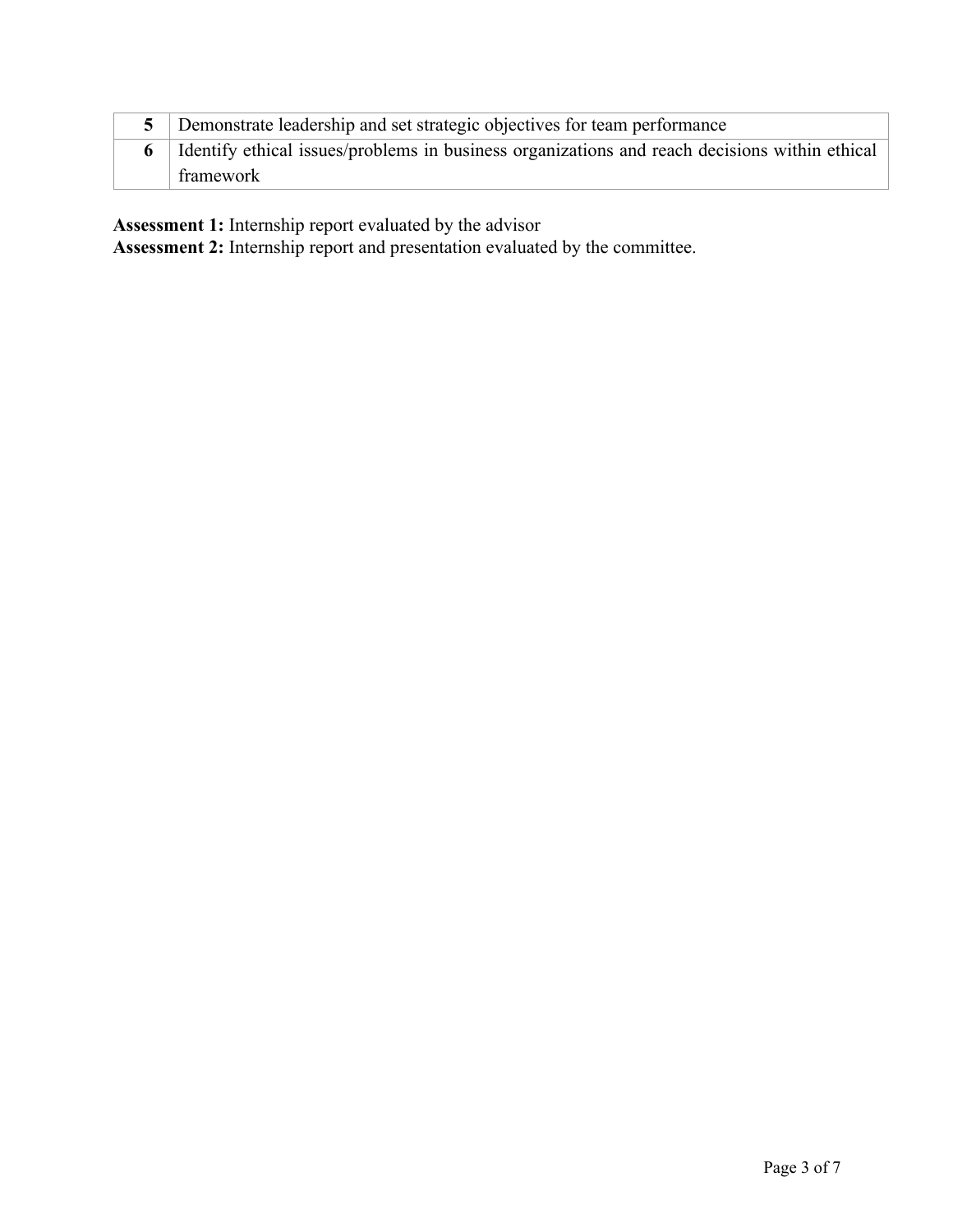# **APPENDIX – MEMORANDUM from PROVOST**

To: All Students Enrolling in BA 397 MBA Case Study Report From: Dr. Alexander Anokhin, Acting Provost Subject: BA 397 Activity, Conditions, and Responsibilities

To begin with, you must have either completed BA 390 or at least be enrolled in BA 390 at the time of registering for this Graduate Case Study (BA 397) course. The reason, of course, is that your analysis of your work is based on what you learned through your coursework at Lincoln University. It is important to emphasize that the focus of the report is an analysis of your work at an organization. BA 397 requires that you complete a written report and make a presentation before a graduate faculty committee. The graduate faculty committee is responsible for evaluating your report and presentation, and issuing a "CR" or "NC" grade for your work or "IP" if additional work is required.

One of the first things to consider once you've have selected BA 397 is to identify who you would like to be your faculty advisor. If you completed an internship as an elective course (BA 391-396) in your concentration, we recommend that this advisor serve as your BA 397 advisor. You are not required to keep the same advisor. However, the Provost or President will still need to approve this advisor. If you have not already identified an advisor, you can review the areas of expertise and research interest of individual faculty members that are listed on the faculty page of Lincoln University's website. In addition, you can contact faculty members and inquire if they are willing to serve as your advisor. If a faculty member agrees to be your advisor, they should be added to your BA 397 proposal approval form.

Once you have provided job description from your employment, you should consult with your Faculty Advisor to determine the best way for you to collect and analyze data about the work you have done with the organization. Additionally, your data collection and subsequent analysis needs to address each part of the required format (attached). If you previously completed a 391- 396 internship in your concentration, you can use this same position and organization for your BA 397 report. Please note that if you choose to build upon your 391-396 internship experience, you will need to include more details, analysis, and depth to your BA 397 case study report.

To keep aware of your progress and of the sufficiency of the work being done, you are responsible for consulting with your Faculty Advisor no less than once a month, you are encouraged to meet with the advisor face-to-face, but you can use e-mail or some other method as long as your advisor approves this method. The purpose is to guide and evaluate your progress. DO NOT DO THIS CASE STUDY ANALYSIS ALONE. To wait for one or two full semesters while doing such work alone and not working with an advisor has resulted in many students having unapproved presentations, incorrect project form and content, and generally negative results. Working with your Faculty Advisor will result in quality work done easily and with minimum revisions, especially with attention directed to matters of content analysis, focus, and required structure.

Once your case study analysis report is completed, it must be reviewed and initially approved by your Advisor. Then you are required to submit your paper to the LU Library so they can send it to Turnitin on your behalf, which checks for evidence of plagiarism. The library will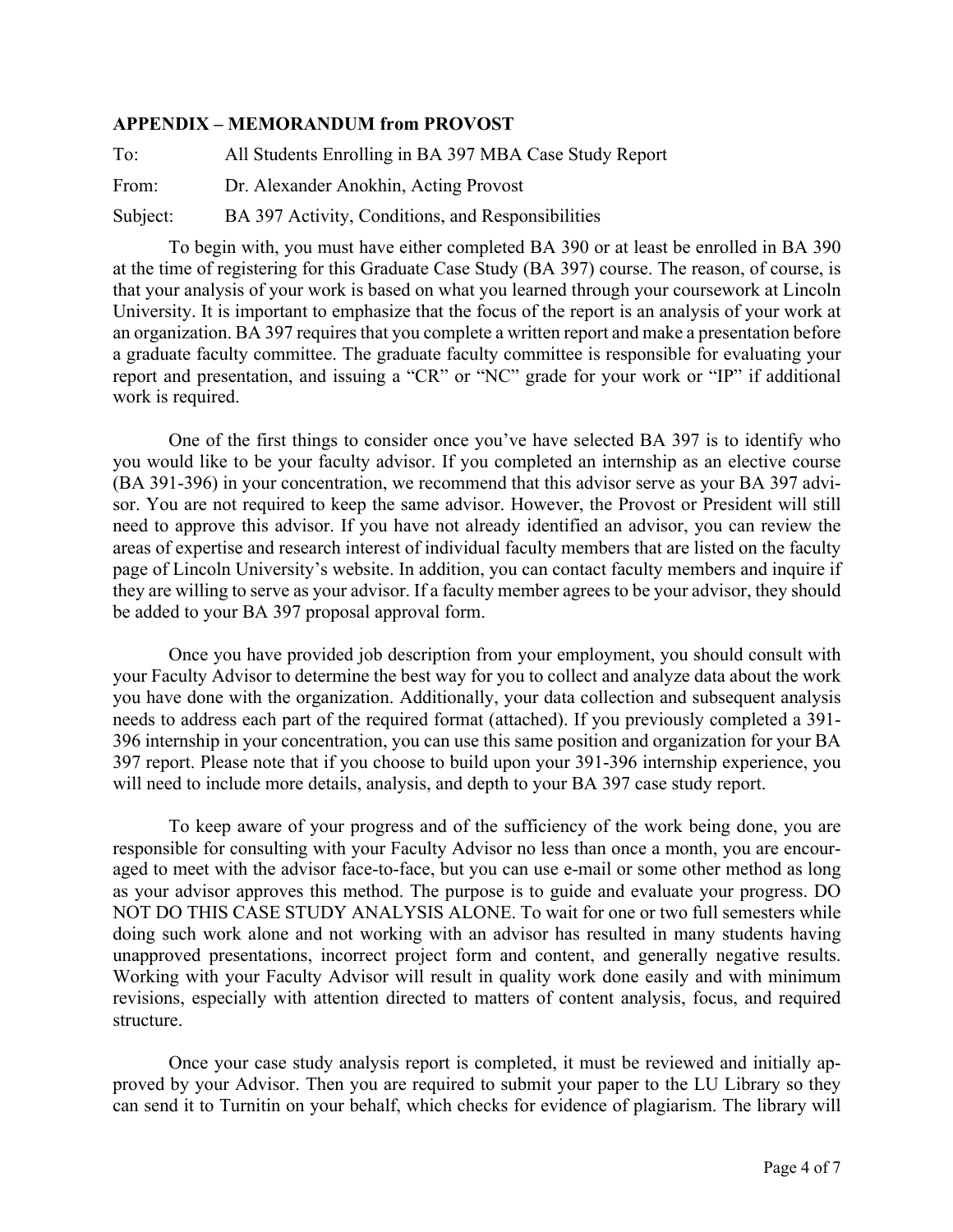provide you with the results, which will allow you to make corrections before submitting it to your advisor. Once you are satisfied with your final draft send it to your advisor. Your advisor's review and approval will ensure that the approved report format was used and that it can, in his/her evaluation, earn a "CR" grade by the committee.

The next step is to submit five copies of your written report to the Registrar office and to schedule a presentation in front of a graduate faculty committee. For your presentation, remember that your committee is familiar with the contents of your written report; consequently, the committee is very interested in learning directly from you about your experience and analysis of the work you did with the organization. You should provide a brief overview of the organization and then spend a majority of your time on your work experience, evaluation, and recommendations. The presentation schedule is determined by the Registrar office, and there needs to be at least two calendar weeks between when the five copies are received and the day of the presentation. Typically, Admissions reserves blocks of time at the beginning and end of the semester. Reports may be screened before the presentation date to ensure the correct report format is followed. Those that do not contain the required format may be re-scheduled at the discretion of the graduate committee. The committee consists of two or more graduate faculty members selected by the Provost or President. Your Faculty Advisor is a non- grading or *ex-officio* member of the committee who is present during your presentation to answer any clarifying questions the committee members may have concerning your presentation and/or report. Your advisor **is not** a co-presenter with you.

The graduate committee will evaluate your presentation and written report, and determine whether or not you will receive credit for the project in the form of a "CR" or "NC" grade. If the committee determines that the presentation and report do not meet a "CR" grade standard, it may give a provisional grade "IP" providing written general feedback concerning any areas of deficiency giving This may include the committee's request to submit the report to Turnitin again. The committee and your faculty advisor do not function as editors so it will be just general feedback. It will be up to the student under the guidance of the faculty advisor to address any deficiencies, and to provide a revised and/or corrected copy of the written report to the committee. When the revised version is approved by the committee the grade "CR" is assigned. The committee may also require the student to make a second presentation.

The internship report is considered a formal academic report.

Lincoln University's *MBA Thesis Manual*, which is available for download (pdf) from the University website (www.lincolnuca.edu/studentlife/researchassist), is an excellent resource along with the current edition of the APA manual. Your Faculty Advisor will provide guidance concerning their style preference. Unless the Faculty Advisor indicates otherwise, students should use APA style (www.apastyle.org) for citing references and for formatting his or her report.

# **LEARNING OBJECTIVES (all four must be satisfied)**

1. Demonstration of the mastery of the MBA coursework.

2. Application of academic learning to the practical problems and situations of a business workplace.

3. Training in professional report writing under supervision.

4. Development of professional-level problem assessment skills, with experience in making professional recommendations.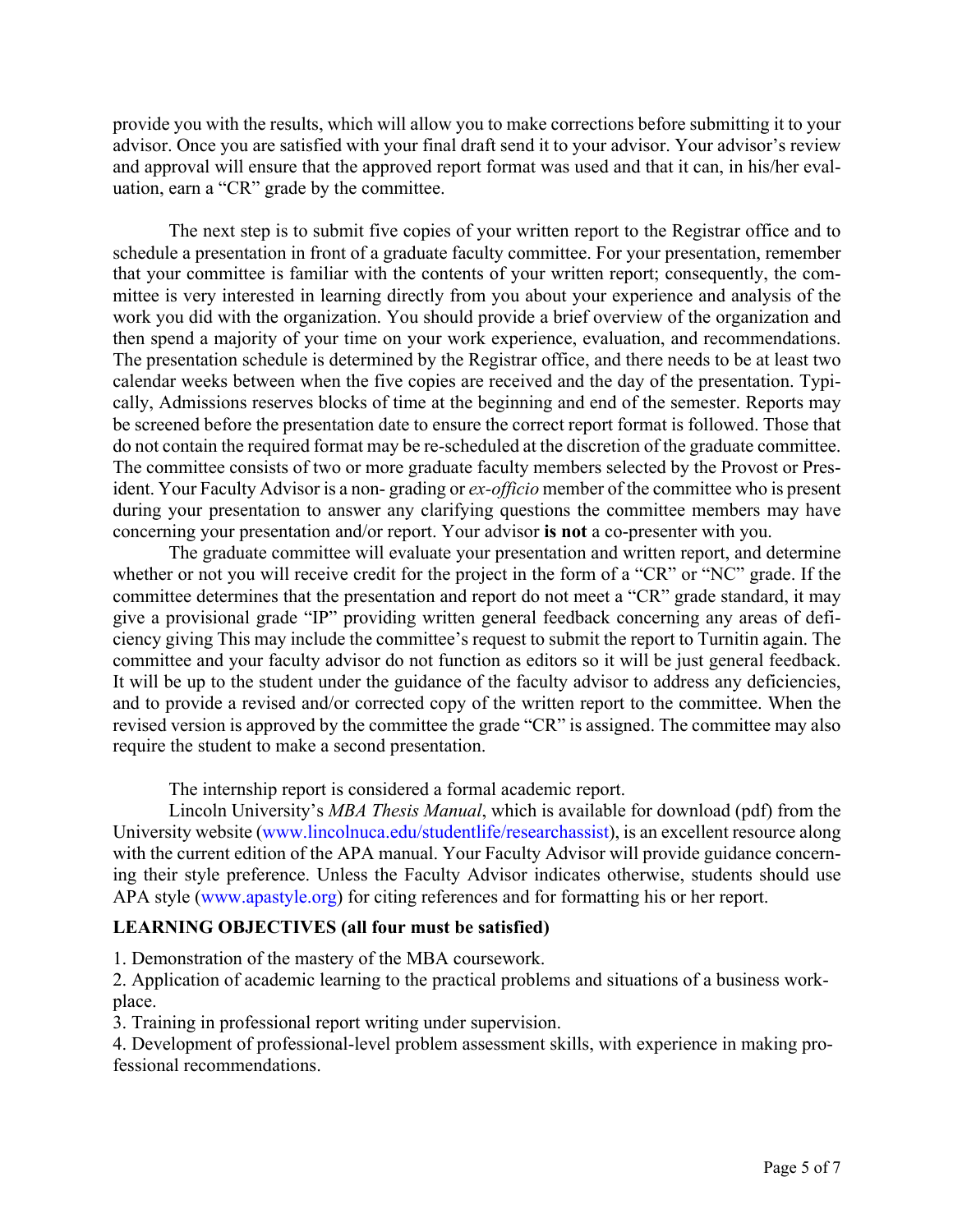#### **CRITERIA FOR GRADING AND ASSESSMENT**

The case study report shall have three components: descriptive, analytical, and documentary. Each of these components must be complete. The analytical component will be weighted as 50% with the descriptive and documentary components each weighted as 25% of the grade for the report. Grades of **CR or NC** will be finally given. A conditional passing grade IP may be assigned by the committee for a maximum of 1 month for the report to be corrected. The completed written report must be presented to and approved by the committee before any credit is awarded. The final copy should be given to LU library.

# **COMPONENTS OF REPORT**

#### **Descriptive Component**

The report's descriptive component should introduce the report and be brief in relation to the central, analytical component of the work.

These questions should be addressed in the introductory descriptive summary: What is the background and specific business of the company and/or department in which the work was performed? What work was performed for the company? What was the job title? What was the work schedule? What were the employment duties, work assignments, and projects completed? Why/how were these tasks important to the organization? Why were they assigned? Why are they significant? What courses completed at Lincoln University were the most or the least applicable to your work? Finally, how did the employment contribute to your career goals? The faculty advisor may require additional descriptive text.

# **Analytical Component**

The analytical component, the major focus of the report, requires the student to address a specific topic, subject, issue, question, or problem related to the work of their placement. This topic may be based on the work assigned to the student by the work supervisor or on an additional analysis of an issue related to the internship. This topic must be selected in consultation with the faculty advisor by the end of the first month of the internship.

The analytical component should relate academic knowledge to practical experience. Its purpose is to help the student develop written and analytical skills. The student will not only gather information but interpret, organize and present it clearly and understandably. Whatever style of analysis is undertaken with the approval of the advisor, the analytical component must conclude with specific practical recommendations related to the matter analyzed.

# **Documentary Component**

All documentation necessary to demonstrate the fulfillment of all university and workplace requirements should be attached to the report. This should include a copy of the original work proposal as well as any assessment made of student work by student or others, especially if student was given a formal written evaluation. A brief entry log of meetings or other communication with supervisors, mentors, advisors, and colleagues relevant to the report should be appended. The faculty advisor may require other documentation.

# **Additional Requirements**